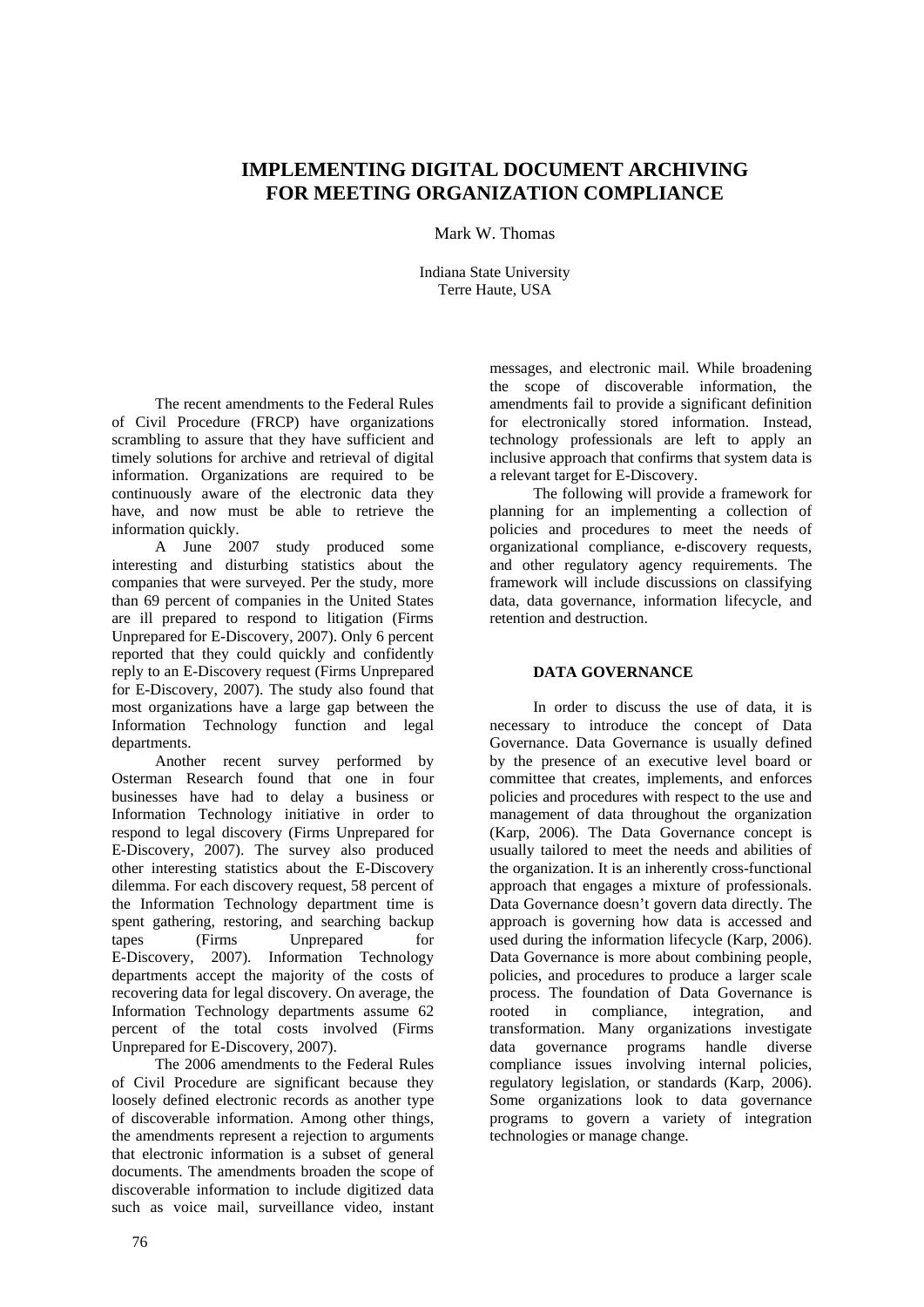## **DATA CLASSIFICATION**

Data classification is essential in any environment where confidentiality, integrity, and assurance are important. In order to effective implement a digital archiving policy for confidential data; data classification procedures must include marking data with role based access restrictions (Erlanger, 2005). Data should be reviewed on a periodic basis and classified according to its use, sensitivity, importance, and retention period. Typically, an organization begins with three levels of classification and adds subcategories based on properties such as retention period, importance, and exceptionality.

The lowest level of classification would be public. Public information is considered unclassified in that it is does not contain a marking. Public information does not have special access restrictions. Although public information is not marked for advanced access protection, it does not absolve the organization from including retention and destruction schedules or archiving to ensure regulatory compliance.

The second level of classification is confidential or secret. Confidential data must be marked in order to employ role based access restrictions. Typically, confidential data would not expose the organization to loss, but should be protected to prevent unauthorized disclosure.

The third level of classification is the highest level in terms of security and retention. This level can be referred to as top secret, high risk, or restricted. The data is marked, often numbered, and access is audited. This level of classification includes data for which there are legal requirements for disclosure, privacy, retention, and E-discovery.

Data classification is an ongoing process of reviewing data and categorizing it into classification or sub-categories based on the needs of the organization. Each information source within the computing environment should be categorized, protected, and archived according to the requirements of each classification. It is important that the organization be consistent with classification in order to ensure that replicated or copied data retains its classification throughout the enterprise.

## **INFORMATION LIFECYCLE**

The birth of a document or data record begins when the data is collected and the document created. Upon birth of the record, an owner is assigned who is responsible for classification, marking, and initial security. Data owners must determine the classification to ensure that the data steward or custodian is protecting the data in an appropriate manner relative to the classification. Therefore, at birth a document is created, classified, marked, secured, and organized in a logical system of retention and destruction (Erlanger, 2005). It is important to highlight that data may have many stewards, but only one owner. The solicitor of the information is generally considered the owner and responsible for proper handling. Data owners cannot outsource their responsibility to that document or parcel of data (Erlanger, 2005). At this stage of information lifecycle it is always important to question the need for collection of data and the creation of electronic documents.

The next stage of the lifecycle is use. Information can be processed in many different ways including printing, transferred, transformed, or copied. Data will inevitable be backed up or archived. It is important for the data classification and marking to flow with the data as it is utilized.

The final stage of the information lifecycle is death. A retention and destruction schedule should describe the how long common data types should be retained. When the time has expired, it is important to follow the destruction policy and destroy all copies of the information.

## **RETENTION AND DESTRUCTION**

Federal regulations make it a crime to alter, falsify, or destroy documents with the intent of impeding or obstructing an official proceeding (Sarbanes-Oxley Act of 2002, 2002). In accordance, the retention and destruction policy should provide for systematic review, retention, and destruction of organization documents. The retention and destruction policy should cover all records and documents, regardless of physical form. The policy will create guidelines for retention periods and defined acceptable destruction methods.

#### **BEST PRACTICES**

The concept of best practices is ever-present in the technology industry. In the most basic sense, best practices are recommendations regarding processes or techniques for the use or implementation of products or services. Many organizations view best practices as an integrated system or approach to continuous improvement of process and procedures (Thompson, 1995). It is essential to make the distinction between best practices and common practice. Best practices should be viewed as practices that have been consistently proven to provide the desired outcome with efficiency.

The following list of best practices for digital archiving are widely accepted but may not